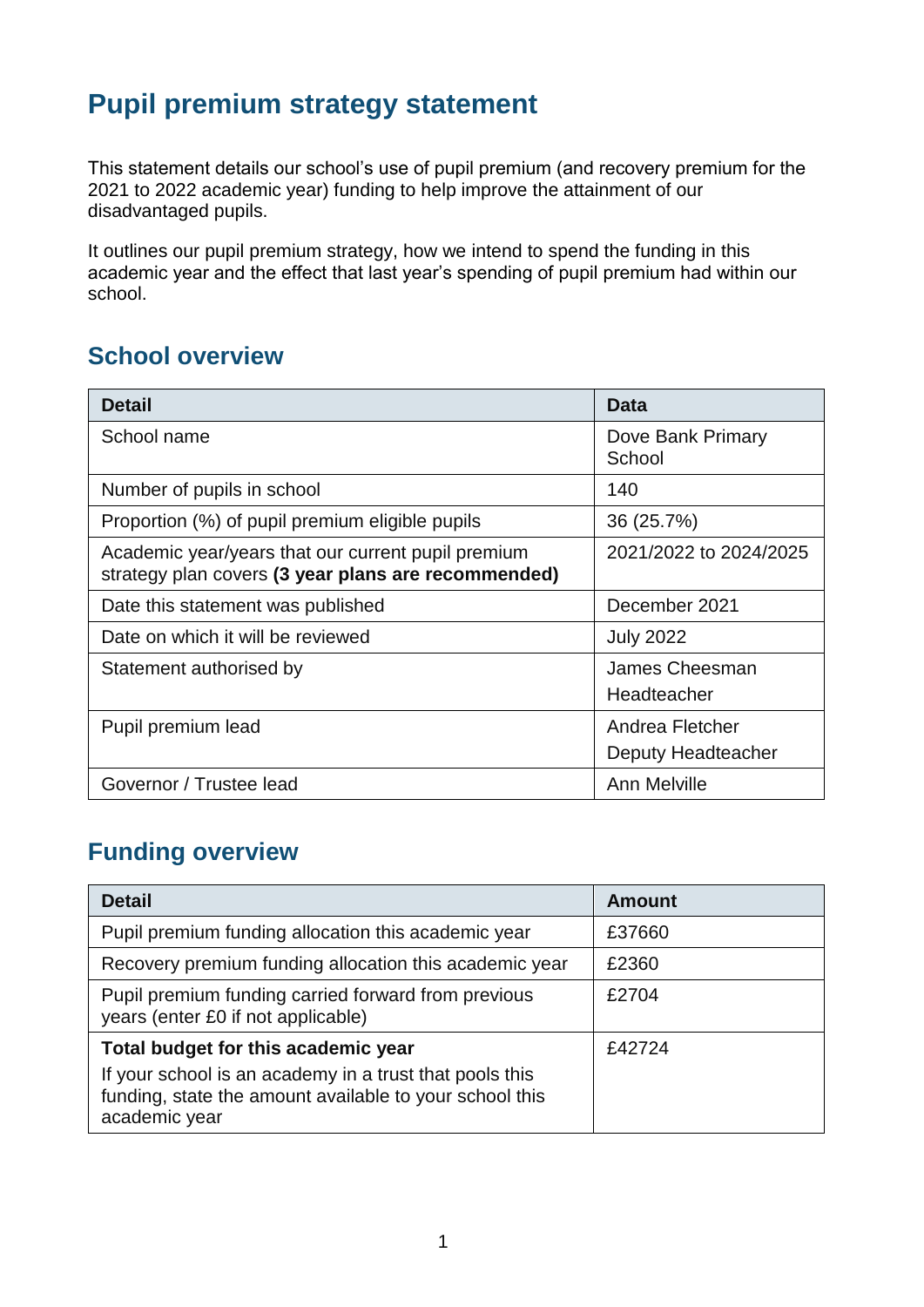# **Part A: Pupil premium strategy plan**

## **Statement of intent**

Our intention is that all pupils, irrespective of their background or the challenges they face, make good progress and achieve high attainment across all subject areas. The focus of our pupil premium strategy is to support disadvantaged pupils to achieve that goal, including progress for those who are already high attainers. We will use research conducted by the EEF and recognised literature (such as 'Addressing Educational Disadvantage by Marc Rowland) to support decisions made around the usefulness and implementation of different strategies.

We will consider the challenges faced by vulnerable pupils, such as those who have a social worker and young carers as well as those from our traveler community. The activity we have outlined in this statement is also intended to support their needs, regardless of whether they are disadvantaged or not.

High-quality teaching is at the heart of our approach, with a focus on areas in which disadvantaged pupils require the most support. This is proven to have the greatest impact on closing the disadvantage attainment gap and at the same time will benefit the non-disadvantaged pupils in our school. Implicit in the intended outcomes detailed below, is the intention that non-disadvantaged pupils' attainment will be sustained and improved alongside progress for their disadvantaged peers.

Our approach will be responsive to common challenges and individual needs, rooted in robust diagnostic assessment, not assumptions about the impact of disadvantage. The approaches we have adopted complement each other to help pupils excel. To ensure they are effective we will:

- ensure disadvantaged pupils are challenged in the work that they're set
- act early to intervene at the point need is identified
- adopt a whole school approach in which all staff take responsibility for disadvantaged pupils' outcomes and raise expectations of what they can achieve
- ensure that quality first teaching will be available to all disadvantaged pupils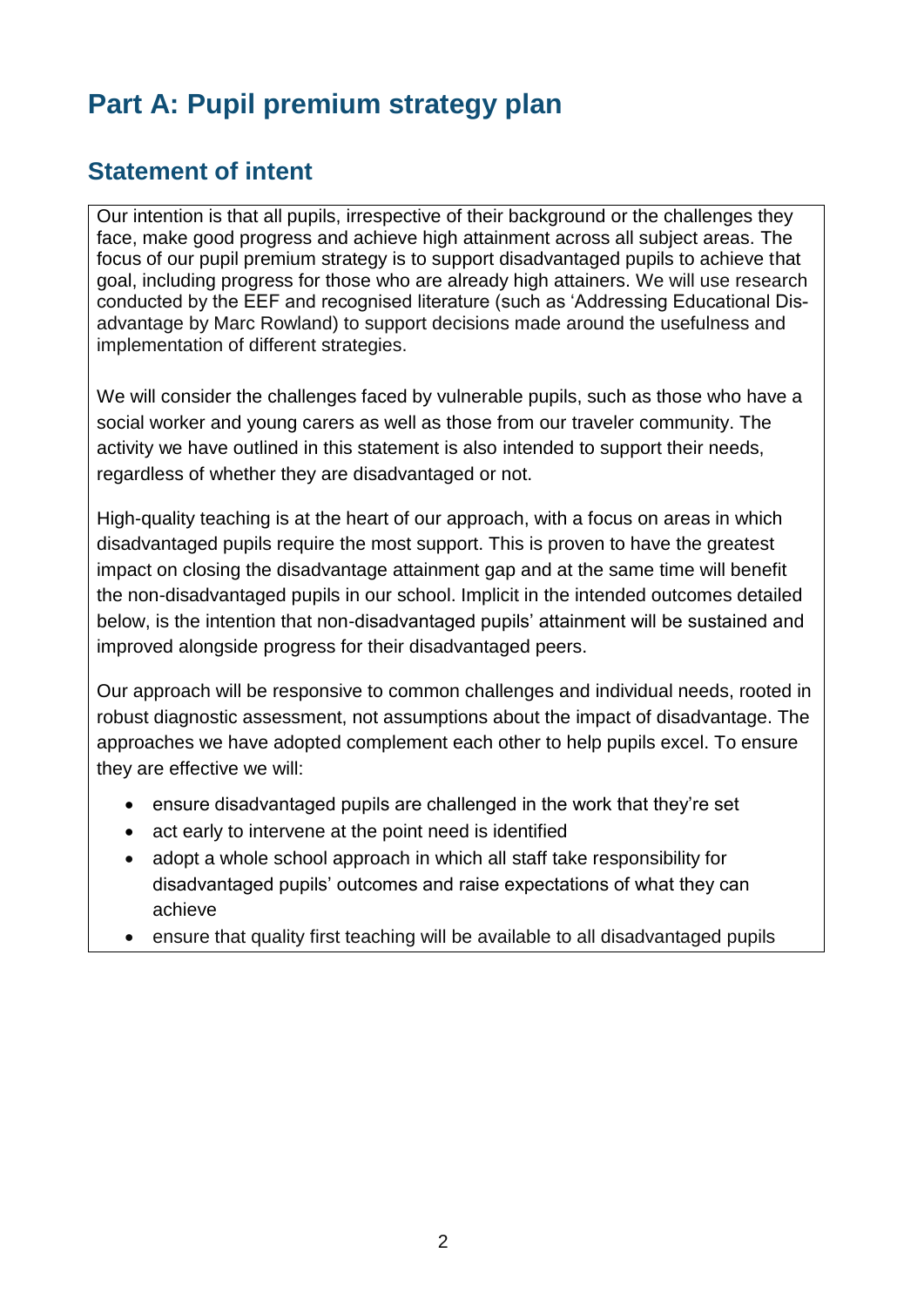# **Challenges**

This details the key challenges to achievement that we have identified among our disadvantaged pupils.

| <b>Challenge</b><br>number | <b>Detail of challenge</b>                                                                                             |
|----------------------------|------------------------------------------------------------------------------------------------------------------------|
|                            | Attainment in Reading. Reading was below National Average at the end<br>of KS2 - 67% compared to 73% national average. |
|                            | Attainment in Maths. Maths was below National Average at the end of<br>KS2 – 61% compared to 78.6% national average.   |
| 3                          | Phonics and speech and language development                                                                            |
|                            | Persistence absence (90% or less). This reduces the time these pupils<br>are accessing learning.                       |

### **Intended outcomes**

This explains the outcomes we are aiming for **by the end of our current strategy plan**, and how we will measure whether they have been achieved.

| <b>Intended outcome</b>                                                                      | <b>Success criteria</b>                                                                                                                                                                                                                                                          |
|----------------------------------------------------------------------------------------------|----------------------------------------------------------------------------------------------------------------------------------------------------------------------------------------------------------------------------------------------------------------------------------|
| Achieve national average progress<br>in scores in KS1 reading, writing<br>and maths and KS2. | All children to achieve national average or<br>above in all end of KS1 tests through quality<br>first teaching and timely interventions.                                                                                                                                         |
| Achieve national average scores in<br>the PST                                                | In 2019 the national average score was 82%.<br>Children at Dove Bank achieved 62.3% based<br>on a cohort of 19 children. This needs to be a<br>higher percentage to ensure the school<br>achieves the national average. All pupils to<br>achieve at least 20 marks on their PST. |
| Improve speech and language<br>development for PP pupils                                     | All support staff and SENDCo to receive<br>Speech and Language training to enable them<br>to provide timely and accurate intervention and<br>identification of needs.                                                                                                            |
|                                                                                              | The highest needs children for Speech and<br>Language to be assesses by a private<br>specialist – strategies to be put into place and<br>to be used to share good practice across the<br>school.                                                                                 |
| Improve attendance for our PP<br>pupils.                                                     | Target persistence absence of those children<br>who fall below 95% attendance to stop this<br>becoming persistence absence.<br>Daily phone calls to be made by our                                                                                                               |
|                                                                                              | traveller/attendance liaison officer.                                                                                                                                                                                                                                            |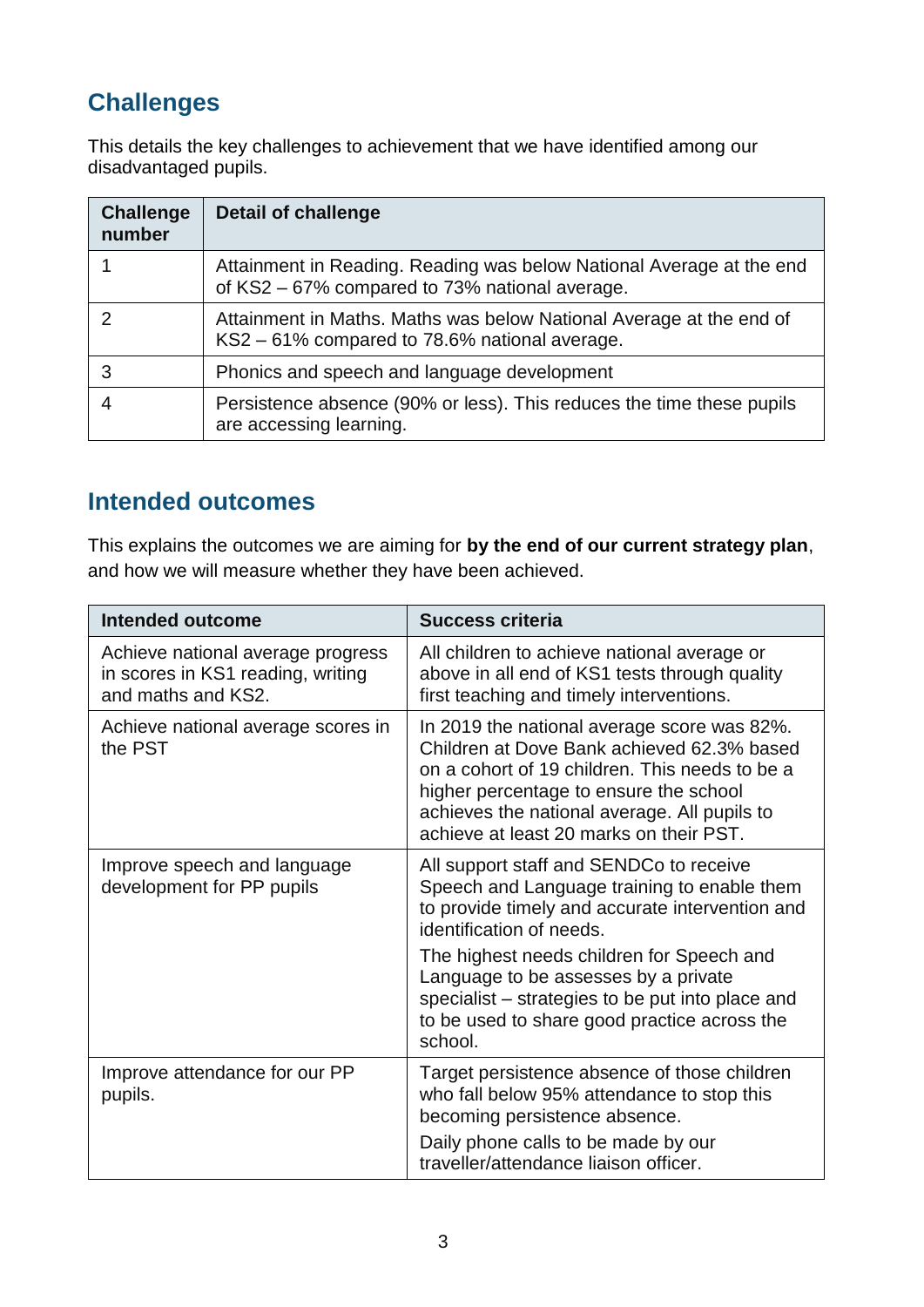Activity in this academic year

This details how we intend to spend our pupil premium (and recovery premium funding) **this academic year** to address the challenges listed above.

### **Teaching (for example, CPD, recruitment and retention)**

Budgeted cost: £36020

| <b>Activity</b>                                                                                                          | <b>Evidence that supports this</b><br>approach                                                                                                      | <b>Challenge</b><br>number(s)<br>addressed |
|--------------------------------------------------------------------------------------------------------------------------|-----------------------------------------------------------------------------------------------------------------------------------------------------|--------------------------------------------|
| KS1 interventions in<br>Phonics, RWM to be<br>delivered by<br><b>TAs/teachers</b>                                        | <b>EEF</b> evidence:<br>Mastery learning +5<br>Individualised instruction +4<br>Within class attainment grouping +2                                 | 1<br>$\overline{2}$<br>3<br>$\overline{4}$ |
| KS2 interventions in<br>Phonics, RWM to be<br>delivered by<br>TAs/teachers                                               | Teaching Assistant Interventions +4<br>Small group tuition +4<br><b>Reading Comprehension strategies</b><br>$+6$<br>Phonics +5                      |                                            |
| Additional support in<br>classes where there<br>is a large proportion<br>of PP pupils.                                   | Teaching Assistant Interventions +4<br>Individualised instruction +4<br>Within class attainment grouping +2<br>Small group tuition +4<br>Phonics +5 | 1<br>2<br>3<br>4                           |
| Lunch club TA<br>support to include<br>'The Den'.                                                                        | EEF evidence:<br>Metacognition and self-regulation -<br>$+7$<br>Arts participation +3                                                               | 1<br>2<br>3<br>4                           |
| Fully trained ELSA in<br>school to support PP<br>pupils alongside<br>others across the<br>week.                          | <b>EEF</b> evidence:<br>Metacognition and self-regulation -<br>$+7$<br>Collaborative learning approaches<br>$+5$                                    | 1<br>2<br>3<br>$\overline{4}$              |
| High quality feedback<br>offered to pupils<br>about their<br>performance with am<br>aim of improving<br>pupils learning. | EEF evidence:<br>Feedback +6                                                                                                                        | $\overline{A}$<br>$\overline{2}$<br>3      |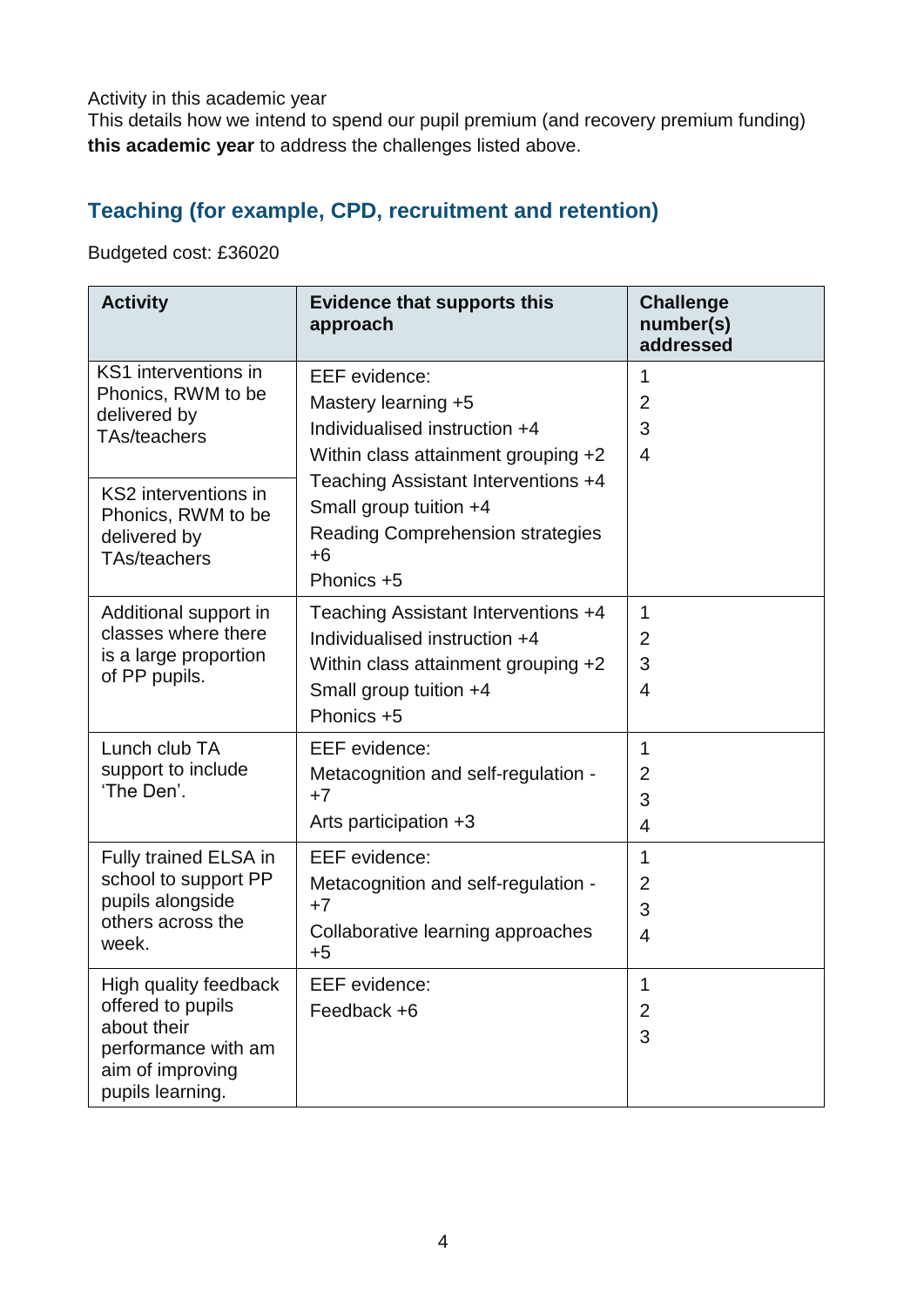## **Targeted academic support (for example, tutoring, one-to-one support structured interventions)**

Budgeted cost: £3904

| <b>Activity</b>                                                                                                                                                                                                 | <b>Evidence that supports this</b><br>approach                                                                                                                                                                | <b>Challenge</b><br>number(s)<br>addressed |
|-----------------------------------------------------------------------------------------------------------------------------------------------------------------------------------------------------------------|---------------------------------------------------------------------------------------------------------------------------------------------------------------------------------------------------------------|--------------------------------------------|
| New reading books to<br>support our phonics<br>programme to ensure<br>that there are enough<br>reading materials to<br>support all pupils at<br>every stage of their<br>phonics learning at<br>home and school. | <b>EEF</b> evidence:<br>Parental engagement +4                                                                                                                                                                | 3                                          |
| Contingency fund for<br>acute issues.                                                                                                                                                                           | Based on our experiences and those<br>of similar schools to ours, we have<br>identified a need to set a small<br>amount of funding aside to respond<br>quickly to needs that have not yet<br>been identified. |                                            |

## **Wider strategies (for example, related to attendance, behaviour, wellbeing)**

#### Budgeted cost: £ *2800*

| <b>Activity</b>                                                                                                                 | <b>Evidence that supports this</b><br>approach                                                                                                                                                                                    | <b>Challenge</b><br>number(s)<br>addressed |
|---------------------------------------------------------------------------------------------------------------------------------|-----------------------------------------------------------------------------------------------------------------------------------------------------------------------------------------------------------------------------------|--------------------------------------------|
| All PP pupils to be<br>given a PE kit and<br>school uniform<br>annually upon<br>request to include a<br>PE bag and book<br>bag. | To instil a sense of pride and<br>discipline as well giving children an<br>identity.<br><b>EEF</b> evidence:<br>School uniform - Unclear impact for<br>very low cost based on insufficient<br>evidence.<br><b>Pupil Wellbeing</b> | 4                                          |
| <b>Milk</b>                                                                                                                     | No EEF data – pupil wellbeing and<br>nutrition                                                                                                                                                                                    | 4                                          |
| Day visits<br><b>Residentials</b><br>(subsidised)                                                                               | Ensure that all children can take part<br>in all activities alongside their peers.                                                                                                                                                | 1<br>$\overline{2}$<br>3                   |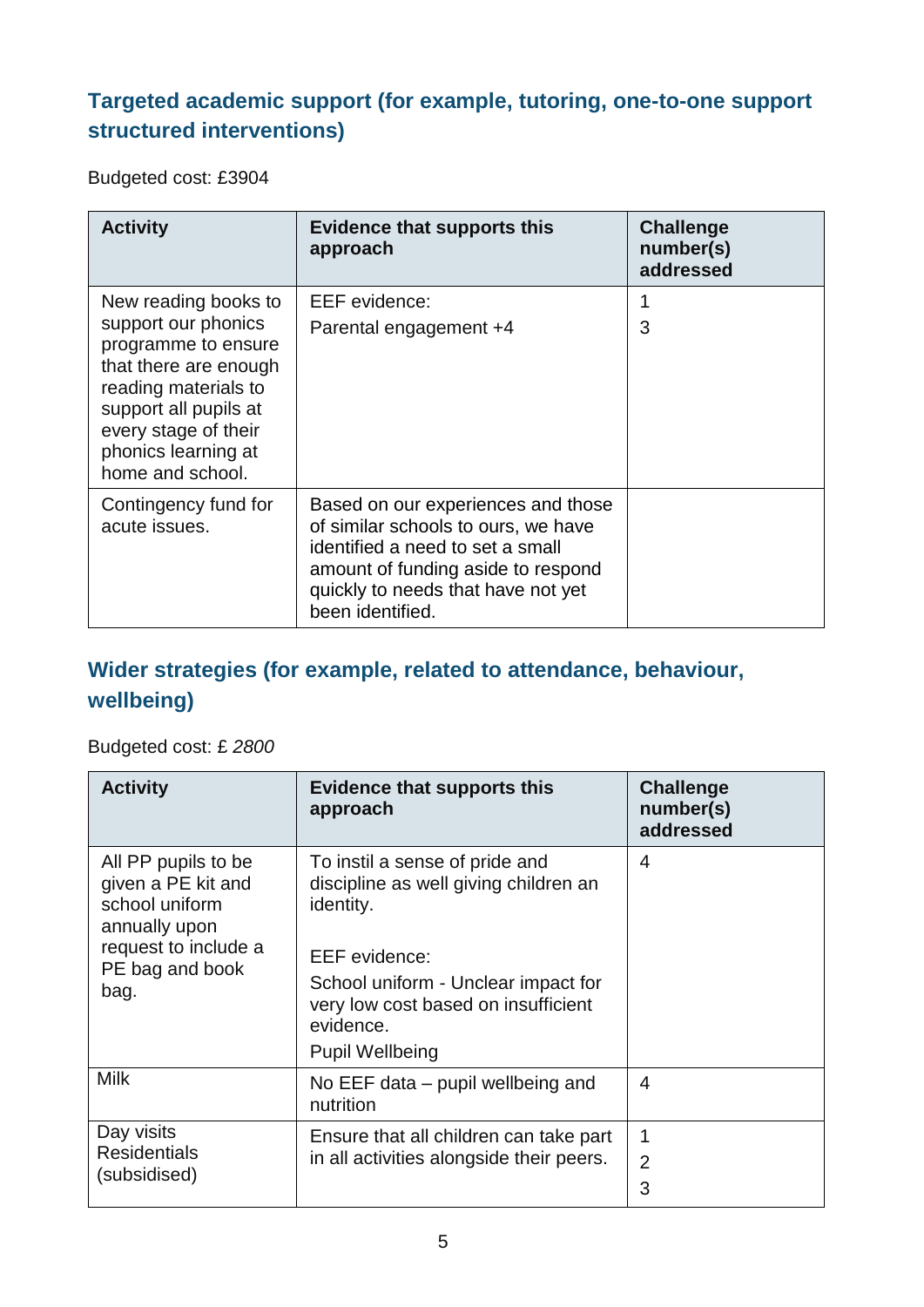|                                                                 | <b>EEF</b> evidence:<br>Outdoor adventure learning -<br>Unclear impact for very low cost<br>based on insufficient evidence.<br>Physical activity - Unclear impact for<br>very low cost based on insufficient<br>evidence.                                                        | 4 |
|-----------------------------------------------------------------|----------------------------------------------------------------------------------------------------------------------------------------------------------------------------------------------------------------------------------------------------------------------------------|---|
| All pupils to be offered<br>a breakfast snack.                  | Food Research and Action Centre:<br>'Children who do not eat breakfast at<br>home or at school were less able to<br>learn. Hunger can lead to lower<br>math scores, attention problems,<br>and behaviour, emotional, and<br>academic problems.'<br>No EEF data - pupil wellbeing | 4 |
| Daily calls to track<br>pupils who have not<br>attended school. | Liaise with Sarah Pitman and Vicky<br><b>Beaumont (Multi Agency Travellers</b><br>Unit) to offer support and guidance<br>when needed.<br><b>EEF</b> evidence:<br>Parental engagement +4                                                                                          | 4 |

**Total budgeted cost: £42,724**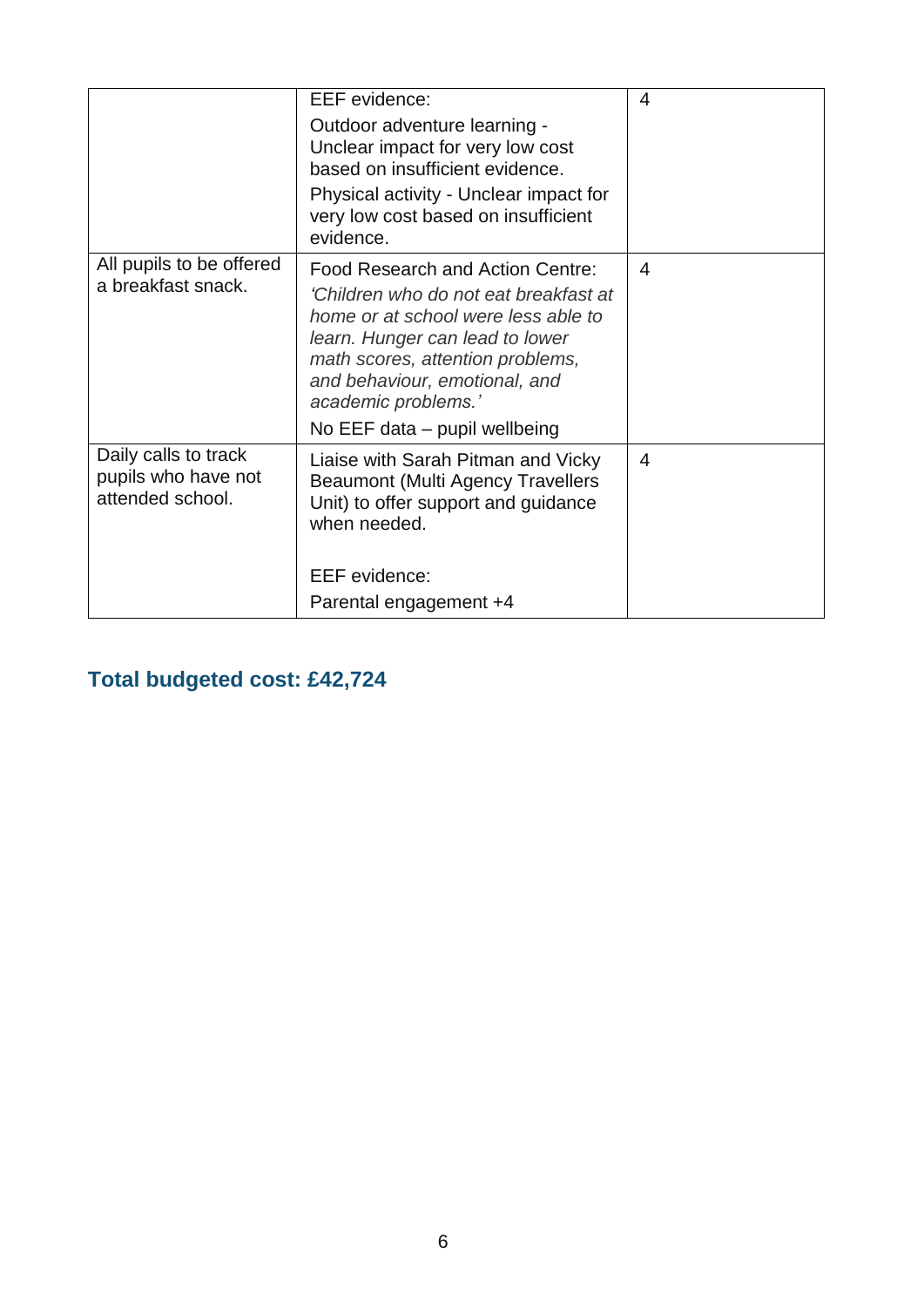# **Part B: Review of outcomes in the previous academic year**

## **Pupil premium strategy outcomes**

This details the impact that our pupil premium activity had on pupils in the 2020 to 2021 academic year.

Our internal assessments during 2020/21 suggested that the performance of disadvantaged pupils was lower than in the previous 2 years in key areas of the curriculum. Despite being on track during the first year (2018/19), the outcomes we aimed to achieve in our previous strategy by the end of 2020/21 were therefore not fully realised.

Our assessment of the reasons for these outcomes points primarily to Covid-19 impact, which disrupted all our subject areas to varying degrees. As evidenced in schools across the country, school closure was most detrimental to our disadvantaged pupils, and they were not able to benefit from our pupil premium funded improvements to teaching and targeted interventions to the degree we had intended. The impact was mitigated by our resolution to maintain a high quality curriculum, including during periods of partial closure, which was aided by use of recorded lessons. Lending of laptops and open drop in sessions.

Attendance:

Autumn 2020:

- Overall absence in autumn 2020 (4.8%) was in the highest 20% of all schools. It was also in the highest 20% of schools with a similar level of deprivation.
- Persistent absence in autumn 2020 (18.5%) was in the highest 20% of all schools. It was also in the highest 20% of schools with a similar level of deprivation.

2018/19:

- Overall absence (6.8%) was in the highest 20% of all schools in 2018/19 as well as in 2017/18 and 2016/17
- Persistent absence (19.8%) was in the highest 20% of all schools in 2018/19 as well as in 2017/18 and 2016/17.
- The rates of overall absence (6.8%) and persistent absence (19.8%) in 2018/19 were in the highest 20% of schools with a similar level of deprivation.

- Our assessments and observations indicated that pupil behaviour, wellbeing and mental health were significantly impacted last year, primarily due to COVID-19-related issues. The impact was particularly acute for disadvantaged pupils. We used pupil premium funding to provide wellbeing support for all pupils, and targeted interventions where required. We are building on that approach with the activities detailed in this plan.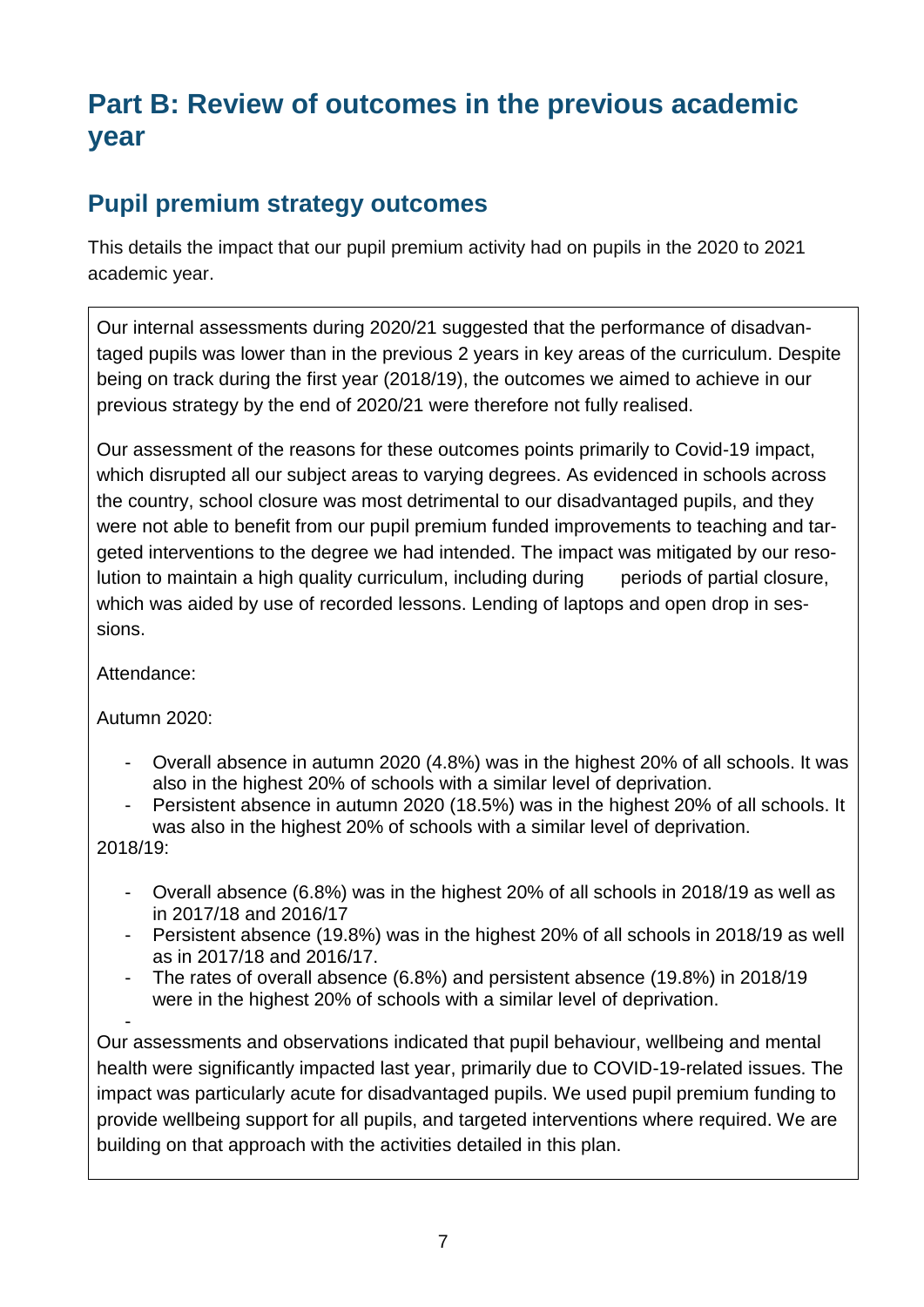## **Externally provided programmes**

*Please include the names of any non-DfE programmes that you purchased in the previous academic year. This will help the Department for Education identify which ones are popular in England*

| Programme                                                                                                                                                                                                                        | <b>Provider</b>                 |
|----------------------------------------------------------------------------------------------------------------------------------------------------------------------------------------------------------------------------------|---------------------------------|
| Quality First Teaching, Individualised pre-teaching, same day,<br>targeted and challenge interventions with instant feedback to provide<br>all children with the best chance to achieve their full potential.                    | Dove Bank<br>Primary<br>School. |
| We achieved:                                                                                                                                                                                                                     |                                 |
| Same day interventions target gaps in learning from previous lessons-<br>linked to basic skills in and maths English.                                                                                                            |                                 |
| Pre-teaching interventions provide opportunities to rehearse skills in<br>advance.                                                                                                                                               |                                 |
| Next steps that are reviewed.                                                                                                                                                                                                    |                                 |
| Half termly pupil progress meetings for all PP children and Pupil<br>Profiles updated - whole staff.                                                                                                                             |                                 |
| All vulnerable (SEN and this includes 2 PP) children offered a school<br>place during national lockdown January to 8 <sup>th</sup> March.                                                                                        |                                 |
| Higher involvement with parents (over Teams/ phone calls) during<br>lockdown. This linked to reading books refreshed and other<br>resources either offered or requested made available to families<br>each week during lockdown. |                                 |
| Weekly personal visits made to all PP children (during lock down)<br>children to deliver resources and take 'Burns Books' (book delivery<br>scheme organised by school) to the door step.                                        |                                 |
| 13 laptops lent to all students across the school including all PP<br>children being offered a device.                                                                                                                           |                                 |
| Ensure that all school adults access high quality CPD. This will<br>provide effective interventions, assessments mentoring, transitions<br>and well-being support                                                                | Dove Bank<br>Primary<br>School  |
| We achieved:<br>In house training and support from SLT.                                                                                                                                                                          | Motional<br>online training     |